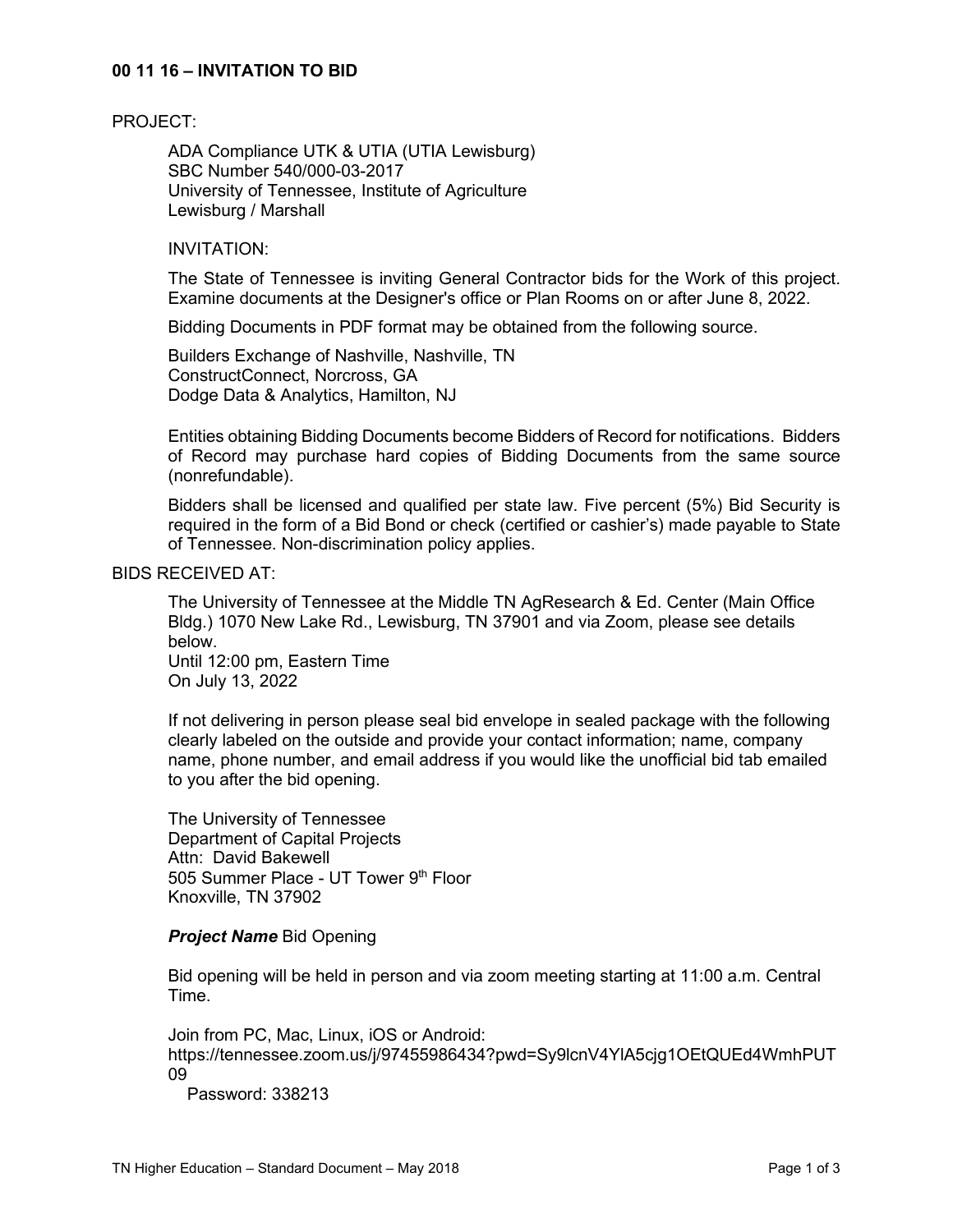Or iPhone one-tap (US Toll): +16468769923,97455986434# or +13017158592,97455986434#

Or Telephone: Dial: +1 646 876 9923 (US Toll) Meeting ID: 974 5598 6434 International numbers available: https://tennessee.zoom.us/u/aYCAup17C

Or an H.323/SIP room system: H.323: 162.255.37.11 (US West) or 162.255.36.11 (US East) Meeting ID: 974 5598 6434 Password: 338213

 SIP: 97455986434@zoomcrc.com Password: 338213

### PRE-BID CONFERENCE AT:

The University of Tennessee at the Middle TN AgResearch & Ed. Center (Main Office Bldg.) 1070 New Lake Rd., Lewisburg, TN 37901 and via Zoom, please see details below. At 12:00 pm, Eastern Time On June 15, 2022

Join from PC, Mac, Linux, iOS or Android: https://tennessee.zoom.us/j/92368429859?pwd=bjhQdFZGWUxpMDdLODB1c0FvMVpR QT09

Password: 835159

Or iPhone one-tap (US Toll): +13126266799,92368429859# or +16468769923,92368429859#

Or Telephone: Dial: +1 312 626 6799 (US Toll) Meeting ID: 923 6842 9859 International numbers available: https://tennessee.zoom.us/u/acBN0fo71T

Or an H.323/SIP room system: H.323: 162.255.37.11 (US West) or 162.255.36.11 (US East) Meeting ID: 923 6842 9859 Password: 835159

SIP: 92368429859@zoomcrc.com Password: 835159

PLAN ROOMS: